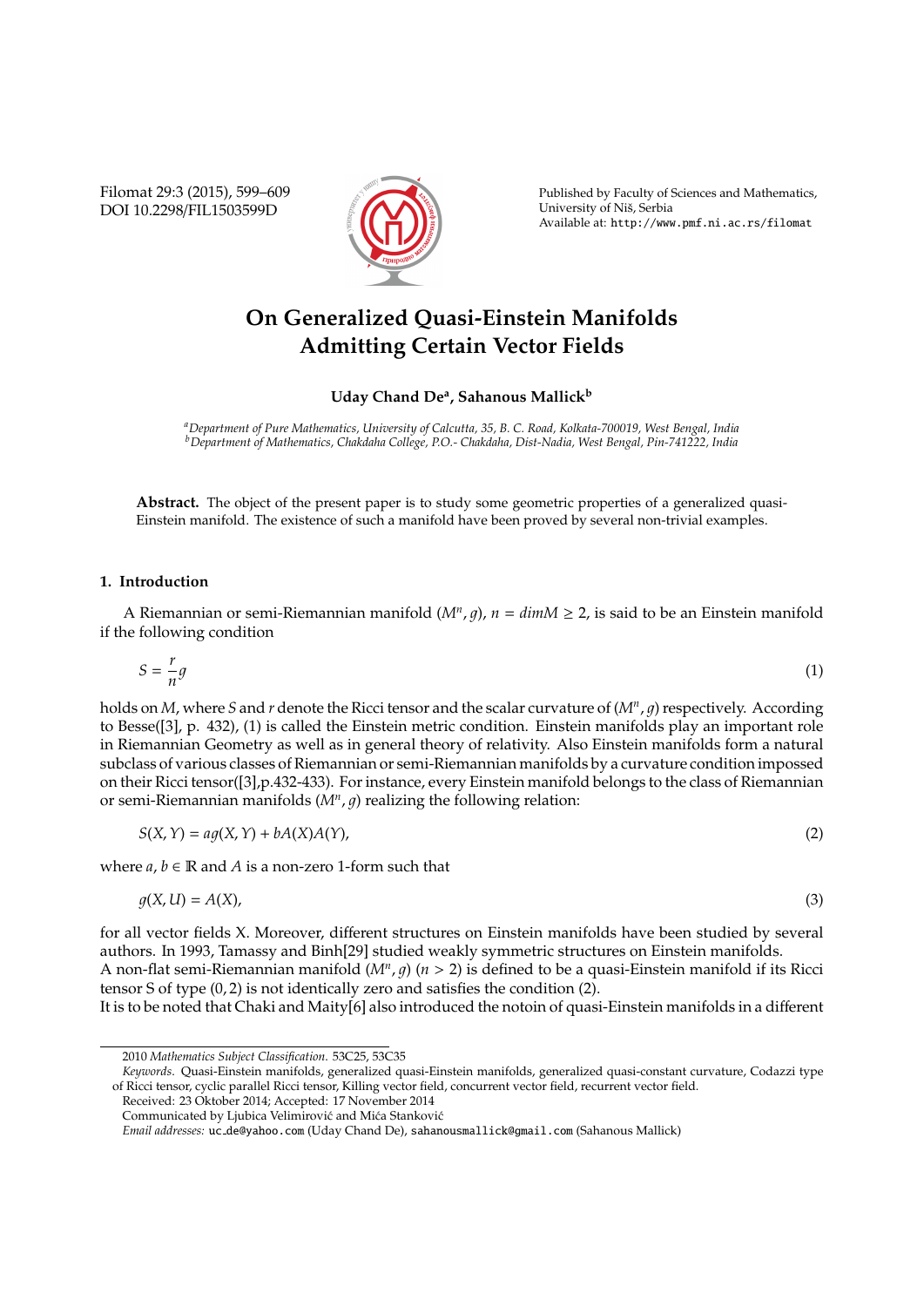way. They have taken *a*, *b* as scalars and the vector field *U* metrically equivalent to the 1-form *A* as a unit vector field. Such an n-dimensional manifold is denoted by (*QE*)*n*. Quasi-Einstein manifolds have been studied by several authors such as Bejan[2], De and Ghosh[11], De and De[12] and De, Ghosh and Binh[13] and many others.

Quasi-Einstein manifolds arose during the study of exact solutions of the Einstein field equations as well as during considerations of quasi-umbilical hypersurfaces of semi-Euclidean spaces. For instance, the Robertson-Walker spacetimes are quasi-Einstein manifolds. Also, quasi-Einstein manifolds can be taken as a model of the perfect fluid spacetime in general relativity[10]. So quasi-Einstein manifolds have some importance in the general theory of relativity.

Quasi-Einstein manifolds have been generalized by several authors in several ways such as generalized quasi-Einstein manifolds([7],[14],[15],[16],[21],[24]), generalized Einstein manifolds[1], super quasi-Einstein manifolds([8],[18],[23]), N(k)-quasi-Einstein manifolds([9],[22],[27],[28]) and many others.

In a paper De and Ghosh[14] introduced the notion of generalized quasi-Einstein manifolds in another way. A non-flat Riemannian or semi-Riemannian manifold ( $M^n$ ,  $g$ ) ( $n > 2$ ) is called a generalized quasi-Einstein manifold if its Ricci tensor S of type (0,2) is non-zero and satisfies the condition

$$
S(X,Y) = ag(X,Y) + bA(X)A(Y) + cB(X)B(Y),
$$
\n(4)

where  $a, b, c \in \mathbb{R}$  and  $A$ ,  $B$  are two non-zero 1-forms such that

$$
g(A, B) = 0, \quad ||A|| = ||B|| = 1.
$$

The unit vector fields *U* and *V* corresponding to the 1-forms *A* and *B* respectively, defined by

$$
g(X, U) = A(X), g(X, V) = B(X),
$$

for every vector field X are orthogonal, that is,  $q(U, V) = 0$ . Such a manifold is denoted by  $G(OE)_n$ . If  $c = 0$ , then the manifold reduces to a quasi-Einstein manifold[6].

Gray[19] introduced two classes of Riemannian manifolds determined by the covariant differentiation of Ricci tensor. The class *A* consisting of all Riemannian manifolds whose Ricci tensor *S* is a Codazzi type tensor, i.e.,

 $(\nabla_X S)(Y, Z) = (\nabla_Y S)(X, Z).$ 

The class *B* consisting of all Riemannian manifolds whose Ricci tensor is cyclic parallel, i.e.,

$$
(\nabla_X S)(Y,Z) + (\nabla_Y S)(Z,X) + (\nabla_Z S)(X,Y) = 0.
$$

A non-flat Riemannian or semi-Riemannian manifold ( $M^n$ ,  $g$ ) ( $n > 2$ ) is called a generalized Ricci recurrent manifold[17] if its Ricci tensor *S* of type (0,2) satisfies the condition

$$
(\nabla_X S)(Y,Z) = \gamma(X)S(Y,Z) + \delta(X)g(Y,Z),
$$

where  $\gamma$  and  $\delta$  are non-zero 1-forms. If  $\delta = 0$ , then the manifold reduces to a Ricci recurrent manifold[25]. The present paper is organized as follows:

After introduction in Section 2, it is shown that if the generators *U* and *V* are Killing vector fields, then the generalized quasi-Einstein manifold satisfies cyclic parallel Ricci tensor. Section 3 deals with *G*(*QE*)*<sup>n</sup>* satisfying Codazzi type of Ricci tensor. In the next two sections we consider  $G(QE)_n$  with generators *U* and *V* both as concurrent and recurrent vector fields. Finally, we give some examples of generalized quasi-Einstein manifolds.

#### **2. The generators U and V as Killing vector fields**

In this section let us consider the generators *U* and *V* of the manifold are Killing vector fields. Then we have

$$
(\mathcal{L}_U g)(X, Y) = 0 \tag{5}
$$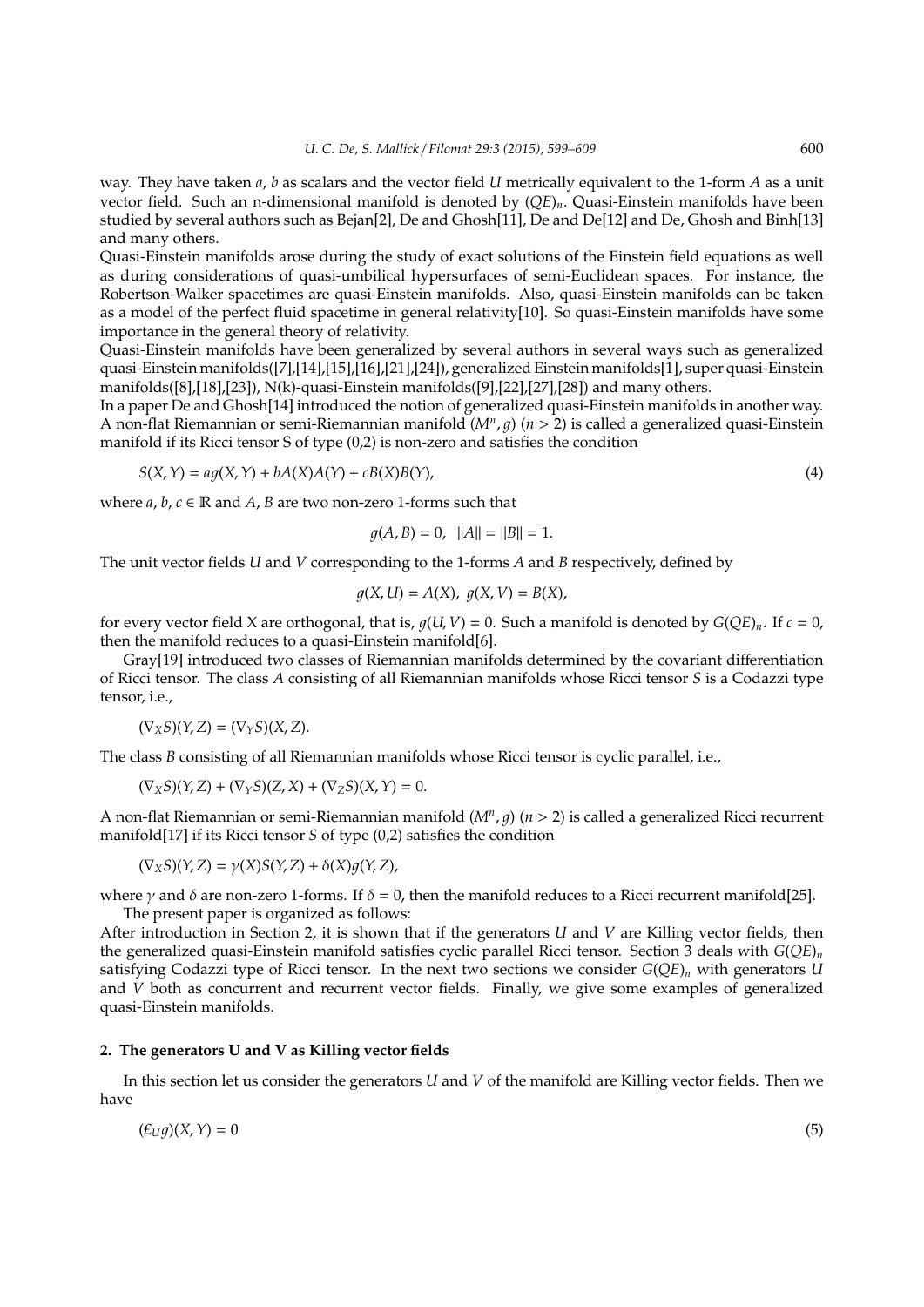| (6)  |
|------|
|      |
|      |
|      |
| (7)  |
|      |
| (8)  |
|      |
| (9)  |
|      |
| (10) |
|      |
| (11) |
| (12) |
| (13) |
| (14) |
|      |
| (15) |
|      |
| (16) |
|      |

By virtue of (9)−(14) we obtain from (16) that

 $(\nabla_X S)(Y, Z) + (\nabla_Y S)(Z, X) + (\nabla_Z S)(X, Y) = 0.$ 

Thus we can state the following theorem:

**Theorem 2.1.** *If the generators of a G*(*QE*)*<sup>n</sup> are Killing vector fields, then the manifold satisfies cyclic parallel Ricci tensor.*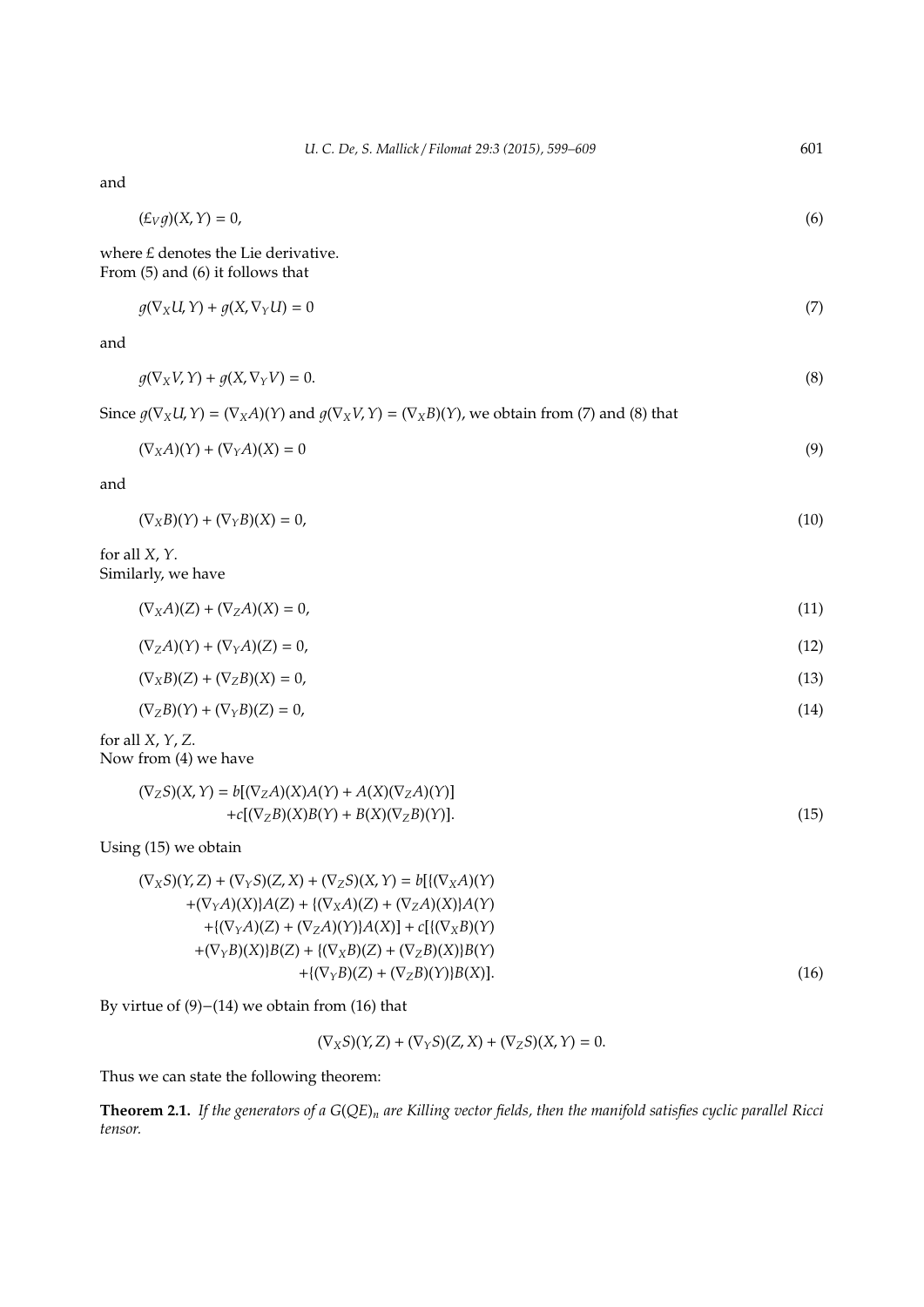#### **3.** *G***(***QE***)***<sup>n</sup>* **satisfying Codazzi type of Ricci tensor**

A Riemannian or semi-Riemannian manifold is said to satisfy Codazzi type of Ricci tensor if its Ricci tensor satisfies the following condition

$$
(\nabla_X S)(Y,Z) = (\nabla_Y S)(X,Z),\tag{17}
$$

for all *X*, *Y*, *Z*. Using (15) and (17), we obtain

$$
b[(\nabla_X A)(Y)A(Z) - (\nabla_Y A)(X)A(Z) + A(Y)(\nabla_X A)(Z) - A(X)(\nabla_Y A)(Z)] + c[(\nabla_X B)(Y)B(Z) - (\nabla_Y B)(X)B(Z) - B(X)(\nabla_Y B)(Z)] = 0.
$$
\n(18)

Putting  $Z = U$  in (18) and using  $(\nabla_X A)(U) = 0$  we get

 $(\nabla_X A)(Y) - (\nabla_Y A)(X) = 0$ , *i.e.*,  $dA(X, Y) = 0$ .

Similarly, putting  $Z = V$  in (18) and using  $(\nabla_X B)(V) = 0$  yields  $dB(X, Y) = 0$ . Thus we can state the following:

**Theorem 3.1.** *If a G*(*QE*)*<sup>n</sup> satisfies the Codazzi type of Ricci tensor, then the associated 1-forms A and B are closed.*

Again putting  $X = Z = U$  in (18) we have

$$
(\nabla_u A)(Y) = 0,\t\t(19)
$$

which means that  $g(X, \nabla_U U) = 0$  for all *Y*, that is,  $\nabla_U U = 0$ . Similarly, putting  $\dot{X} = Z = V$  in (18) we have

$$
(\nabla_V B)(Y) = 0,\t(20)
$$

which yields  $\nabla_V V = 0$ . This leads to the following theorem:

**Theorem 3.2.** *If a generalized quasi-Einstein manifold satisfies Codazzi type of Ricci tensor, then the integral curves of the vector fields U and V are geodesic.*

# **4. The generators U and V as concurrent vector fields**

A vector field  $\xi$  is said to be concurrent if[26]

$$
\nabla_X \xi = \rho X,\tag{21}
$$

where  $\rho$  is a non-zero constant. If  $\rho = 0$ , the vector field reduces to a parallel vector field.

In this section we consider the vector fields *U* and *V* corresponding to the associated 1-forms *A* and *B* respectively are concurrent. Then

$$
(\nabla_X A)(Y) = \alpha g(X, Y) \tag{22}
$$

and

$$
(\nabla_X B)(Y) = \beta g(X, Y), \tag{23}
$$

where  $\alpha$  and  $\beta$  are non-zero constants. Using (22) and (23) in (15) we get

$$
(\nabla_Z S)(X, Y) = b[\alpha g(X, Z)A(Y) + \alpha g(Y, Z)A(X)] + c[\beta g(X, Z)B(Y) + \beta g(Y, Z)B(X)].
$$
\n(24)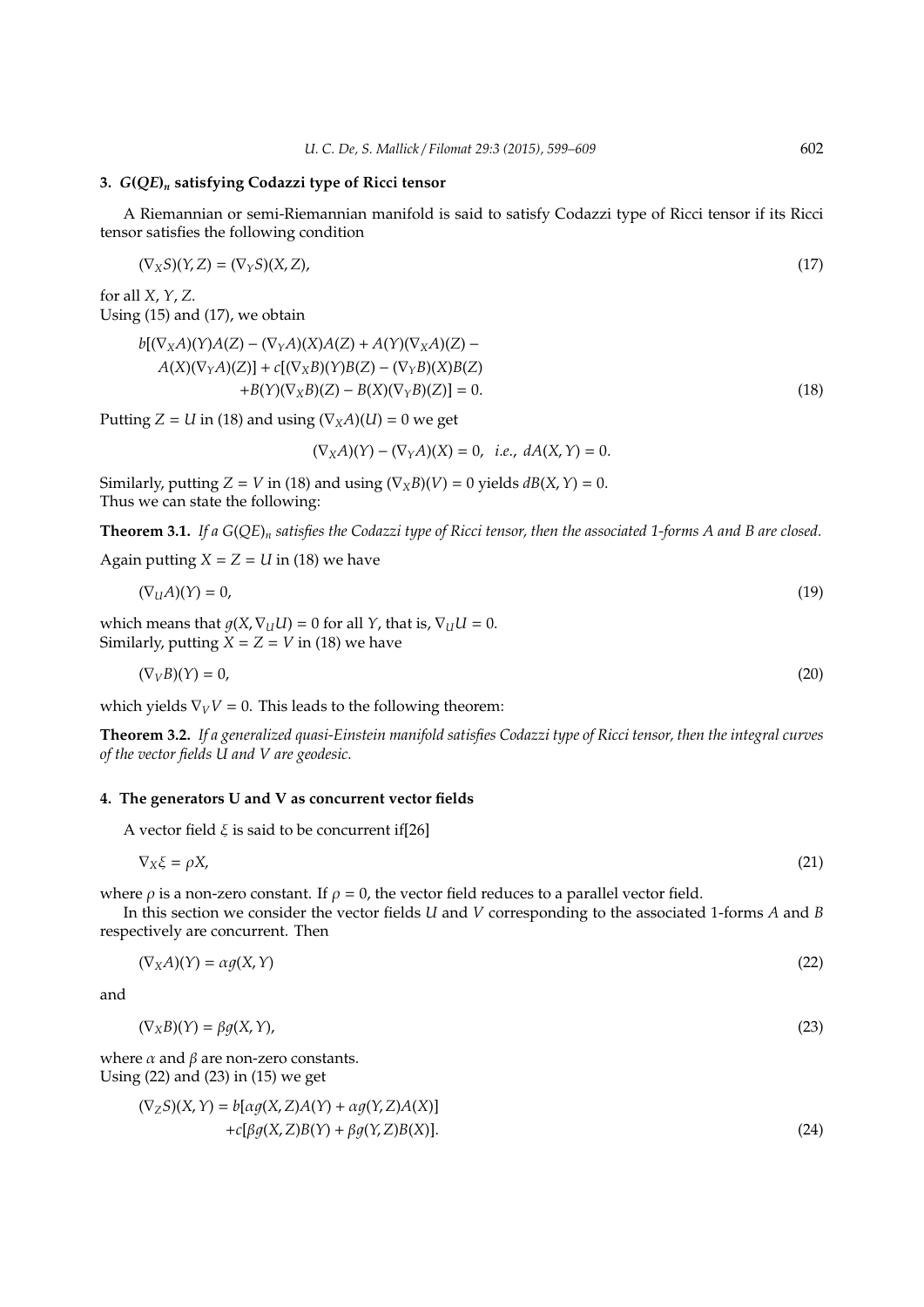Contracting (24) over *X* and *Y* we obtain

$$
dr(Z) = 2[b\alpha A(Z) + c\beta B(Z)],\tag{25}
$$

where *r* is the scalar curvature of the manifold. Again from (4) we have

$$
r = an + b + c.\tag{26}
$$

Since,  $a, b, c \in \mathbb{R}$ , it follows that  $dr(X) = 0$ , for all *X*. Thus equation (25) yields

$$
b\alpha A(Z) + c\beta B(Z) = 0. \tag{27}
$$

Since  $\alpha$  and  $\beta$  are not zero, using (27) in (4), we finally get

$$
S(X,Y) = a g(X,Y) + (b + \frac{b^2 \alpha^2}{c\beta^2})A(X)A(Y).
$$

Thus the manifold reduces to a quasi-Einstein manifold. Hence we can state the following theorem:

**Theorem 4.1.** *If the associated vector fields of a G*(*QE*)*<sup>n</sup> are concurrent vector fields, then the manifold reduces to a quasi-Einstein manifold.*

# **5. The generators U and V as recurrent vector fields**

A vector fiels  $\xi$  corresponding to the associated 1-form  $\eta$  is said to be recurrent if[26]

$$
(\nabla_X \eta)(Y) = \psi(X)\eta(Y),\tag{28}
$$

where  $\psi$  is a non-zero 1-form.

In this section we suppose that the generators *U* and *V* corresponding to the associated 1-forms *A* and *B* are recurrent. Then we have

$$
(\nabla_X A)(Y) = \lambda(X)A(Y) \tag{29}
$$

and

$$
(\nabla_X B)(Y) = \mu(X)B(Y),\tag{30}
$$

where  $\lambda$  and  $\mu$  are non-zero 1-forms. Now, using (29) and (30) in (15) we get

$$
(\nabla_Z S)(X, Y) = 2b\lambda(Z)A(X)A(Y) + 2c\mu(Z)B(X)B(Y).
$$
\n(31)

We assume that the 1-forms  $\lambda$  and  $\mu$  are equal, i.e.,

$$
\lambda(Z) = \mu(Z),\tag{32}
$$

for all Z. Then we obtain from (31) and (32) that

$$
(\nabla_Z S)(X, Y) = 2\lambda(Z)[bA(X)A(Y) + cB(X)B(Y)].
$$
\n(33)

Using (4) and (33) we have

 $(\nabla_Z S)(X, Y) = \alpha_1(Z)S(X, Y) + \alpha_2(Z)g(X, Y),$ 

where  $\alpha_1(Z) = 2\lambda(Z)$  and  $\alpha_2(Z) = -2a\lambda(Z)$ . Thus we can state the following:

**Theorem 5.1.** *If the generators of a G*(*QE*)*<sup>n</sup> corresponding to the associated 1-forms are recurrent with the same vector of recurrence, then the manifold is a generalized Ricci recurrent manifold.*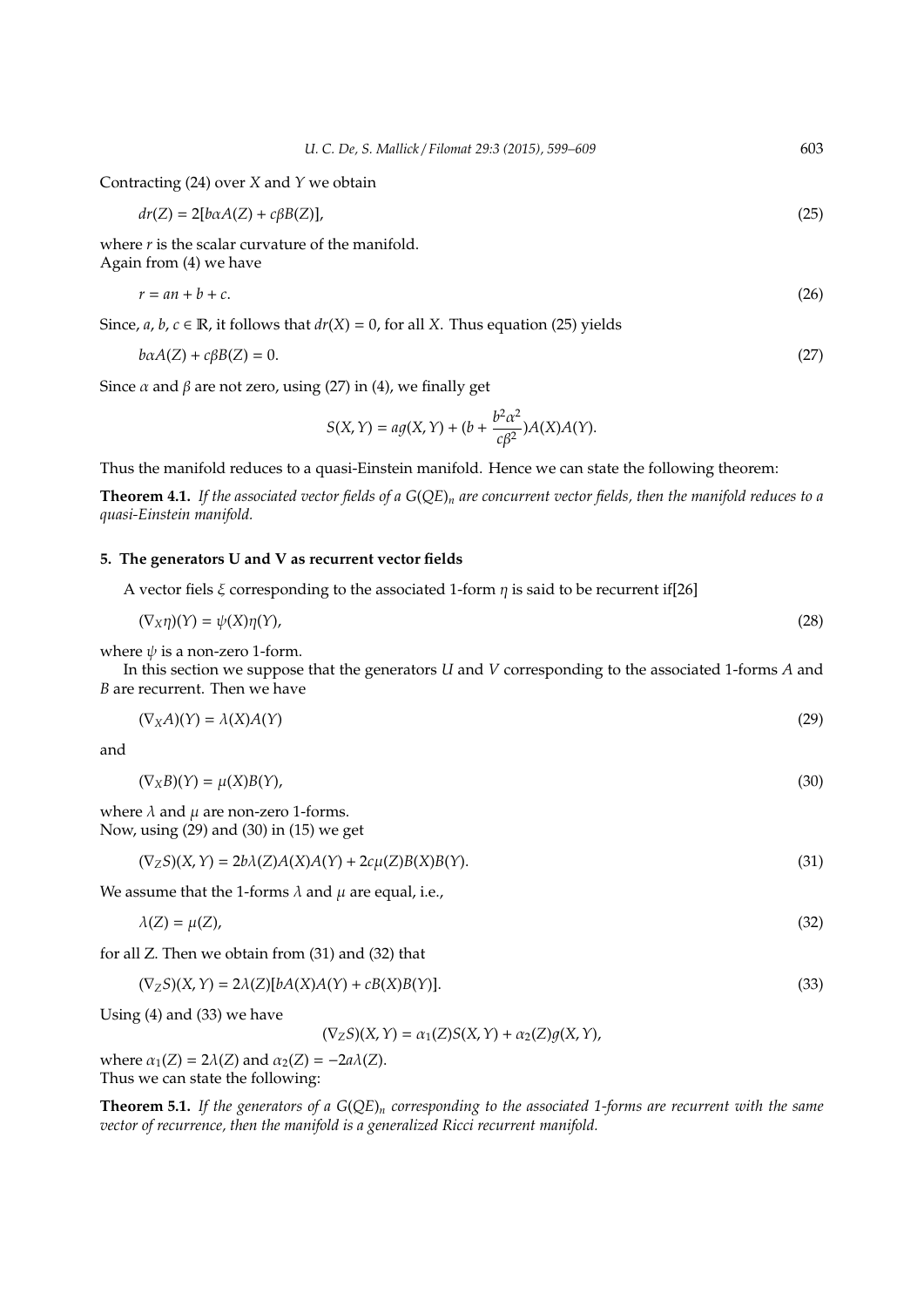# **6.** Examples of  $G(OE)$ <sup>n</sup>

In this section we prove the existence of generalized quasi-Einstein manifolds by constructing some non-trivial concrete examples.

**Example 6.1.** Let us consider a semi-Riemannian metric  $g$  on  $\mathbb{R}^4$  by

$$
ds^{2} = g_{ij}dx^{i}dx^{j} = x^{2}[(dx^{1})^{2} + (dx^{2})^{2} + (dx^{3})^{2}] - (dx^{4})^{2},
$$
\n(34)

where *i*, *j* = 1, 2, 3, 4. Then the only non-vanishing components of the Christoffel symbols, the curvature tensors and the derivatives of the components of curvature tensors are

$$
\Gamma_{11}^2 = \Gamma_{33}^2 = -\frac{1}{2x^2}, \quad \Gamma_{22}^2 = \Gamma_{12}^1 = \Gamma_{23}^3 = \frac{1}{2x^2},
$$

$$
R_{1221} = R_{2332} = -\frac{1}{2x^2}, \quad R_{1331} = \frac{1}{4x^2}, \quad R_{1232} = 0,
$$

and the components obtained by the symmetry properties. The non-vanishing components of the Ricci tensor *Rij* are

$$
R_{11} = R_{33} = -\frac{1}{4(x^2)^2}, \quad R_{22} = -\frac{1}{(x^2)^2}.
$$

It can be easily shown that the scalar curvature of the resulting manifold ( $\mathbb{R}^4$ *, g*) is  $-\frac{3}{2(x^2)^3} \neq 0$ . We shall now show that  $(\mathbb{R}^4, g)$  is a generalized quasi-Einstein manifold. Let us now consider the associated scalars as follows:

$$
a = \frac{1}{(x^2)^3}, \quad b = -\frac{5}{2(x^2)^3}, \quad c = -\frac{2}{(x^2)^3}.
$$
\n<sup>(35)</sup>

Again let us choose the associated 1-forms as follows:

$$
A_i(x) = \begin{cases} \frac{1}{\sqrt{2}} \sqrt{x^2}, & \text{for } i = 1, 3 \\ 0, & \text{otherwise,} \end{cases}
$$
 (36)

$$
B_i(x) = \begin{cases} \sqrt{x^2}, & \text{for } i=2\\ 0, & \text{otherwise,} \end{cases}
$$
 (37)

at any point  $x \in \mathbb{R}^4$ . To verify the relation (4), it is sufficient to check the following equations:

$$
R_{11} = a g_{11} + b A_1 A_1 + c B_1 B_1,\tag{38}
$$

$$
R_{22} = ag_{22} + bA_2A_2 + cB_2B_2,\tag{39}
$$

$$
R_{33} = ag_{33} + bA_3A_3 + cB_3B_3,\tag{40}
$$

since for the other cases (4) holds trivially. By virtue of (35), (36), (37) and (38) we get

R.H.S. of (38) = 
$$
ag_{11} + bA_1A_1 + cB_1B_1
$$
  
\n=  $\frac{1}{(x^2)^3}x^2 + (-\frac{5}{2(x^2)^3})\frac{1}{2}(x^2) + 0$   
\n=  $-\frac{1}{4(x^2)^2} = R_{11}$   
\n= L.H.S. of (38).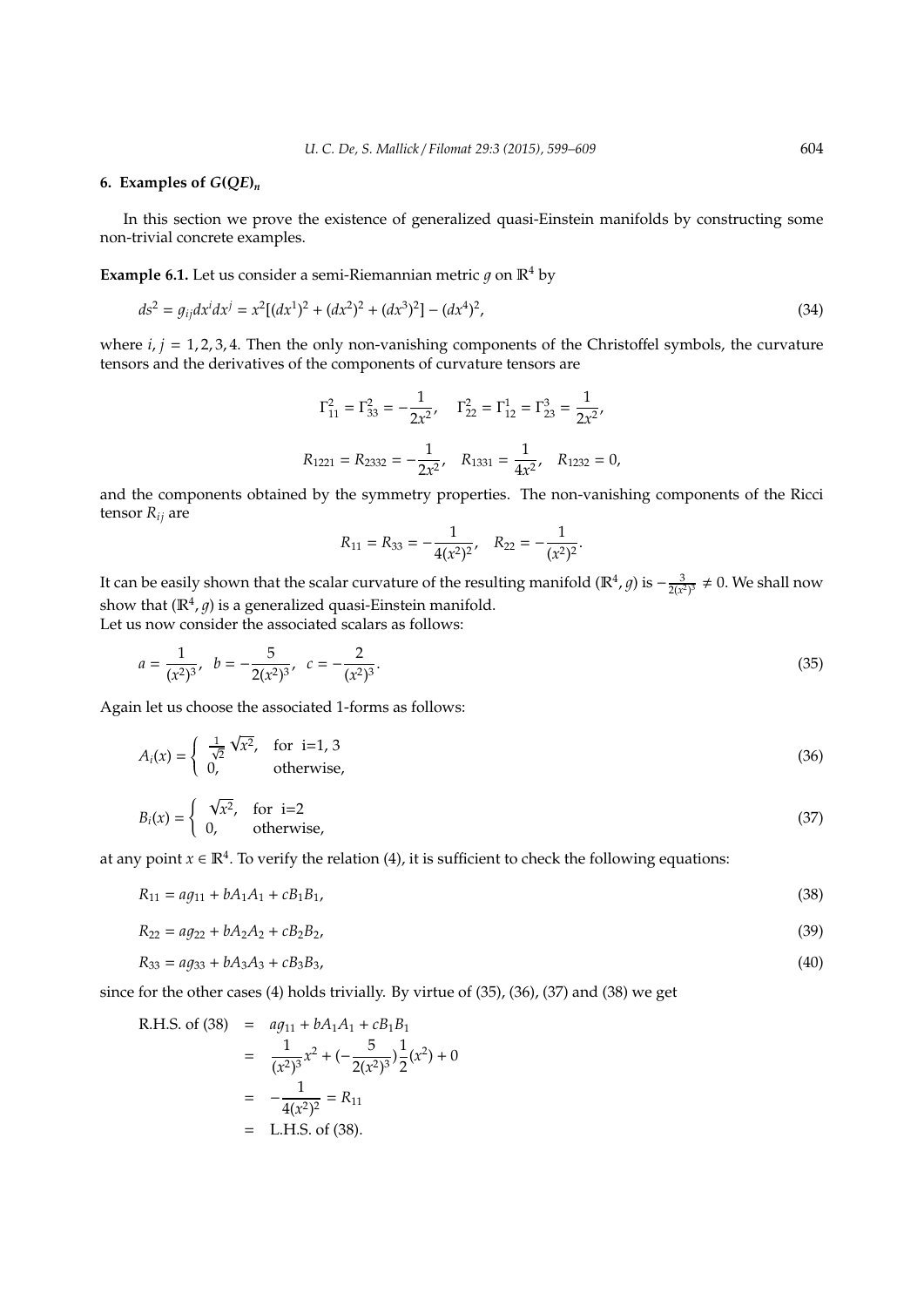By similar argument it can be shown that (39) and (40) are also true. We shall now show that the associated vectors *A<sup>i</sup>* and *B<sup>i</sup>* are unit. Here

$$
g^{ij}A_iA_j = 1
$$
,  $g^{ij}B_iB_j = 1$ ,  $g^{ij}A_iB_j = 0$ .

Therefore the vectors  $A_i$  and  $B_i$  are unit and also they are orthogonal. So,  $(\mathbb{R}^4, g)$  is a generalized quasi-Einstein manifold.

**Example 6.2.** We consider a Riemannian manifold  $(M^4, g)$  endowed with the Riemannian metric g given by

$$
ds^{2} = g_{ij}dx^{i}dx^{j} = (dx^{1})^{2} + (x^{1})^{2}(dx^{2})^{2} + (x^{2})^{2}(dx^{3})^{2} + (dx^{4})^{2},
$$
\n(41)

where *i*, *j* = 1, 2, 3, 4. The only non-vanishing components of Christoffel symbols, the curvature tensor and the Ricci tensor are

$$
\Gamma_{22}^1 = -x^1, \ \Gamma_{33}^2 = -\frac{x^2}{(x^1)^2}, \ \Gamma_{12}^2 = \frac{1}{x^1}, \ \Gamma_{23}^3 = \frac{1}{x^2},
$$

$$
R_{1332} = -\frac{x^2}{x^1}, \ \ S_{12} = -\frac{1}{x^1 x^2}.
$$

It can be easily shown that the scalar curvature of the manifold is zero. We shall now show that  $(\mathbb{R}^4,g)$  is a generalized quasi-Einstein manifold.

We take the associated scalars as follows:

$$
a = \frac{1}{x^1(x^2)^2}, \quad b = -\frac{8}{3(x^1)^2x^2}, \quad c = -\frac{2}{3(x^1)^2x^2}.
$$

We choose the 1-forms as follows:

$$
A_i(x) = \begin{cases} \frac{1}{\sqrt{3}}, & \text{for } i=1\\ \frac{x^1}{\sqrt{3}}, & \text{for } i=2\\ \frac{x^2}{\sqrt{3}}, & \text{for } i=3\\ 0, & \text{for } i=4 \end{cases}
$$

and

$$
B_i(x) = \begin{cases} \frac{1}{\sqrt{2}}, & \text{for } i=1\\ -\frac{x^1}{\sqrt{2}}, & \text{for } i=2\\ 0, & \text{otherwise} \end{cases}
$$

at any point  $x \in M$ . In our  $(M^4, g)$ , (4) reduces with these associated scalars and 1-forms to the following equation:

$$
S_{12} = a g_{12} + b A_1 A_2 + c B_1 B_2 \tag{42}
$$

It can be easily prove that the equation (42) is true. We shall now show that the associated vectors  $A_i$  and  $B_i$  are unit and also they are orthogonal. Here,

$$
g^{ij}A_iA_j = 1
$$
,  $g^{ij}B_iB_j = 1$ ,  $g^{ij}A_iB_j = 0$ .

So, the manifold under consideration is a generalized quasi-Einstein manifold.

**Example 6.3.** [16] A 2-quasi-umbilical hypersurface of a space of constant curvature is a *G*(*QE*)*n*, which is not a quasi-Einstein manifold.

**Example 6.4.** [16] A quasi-umbilical hypersurface of a Sasakian space form is a *G*(*QE*)*n*, which is not a quasi-Einstein manifold.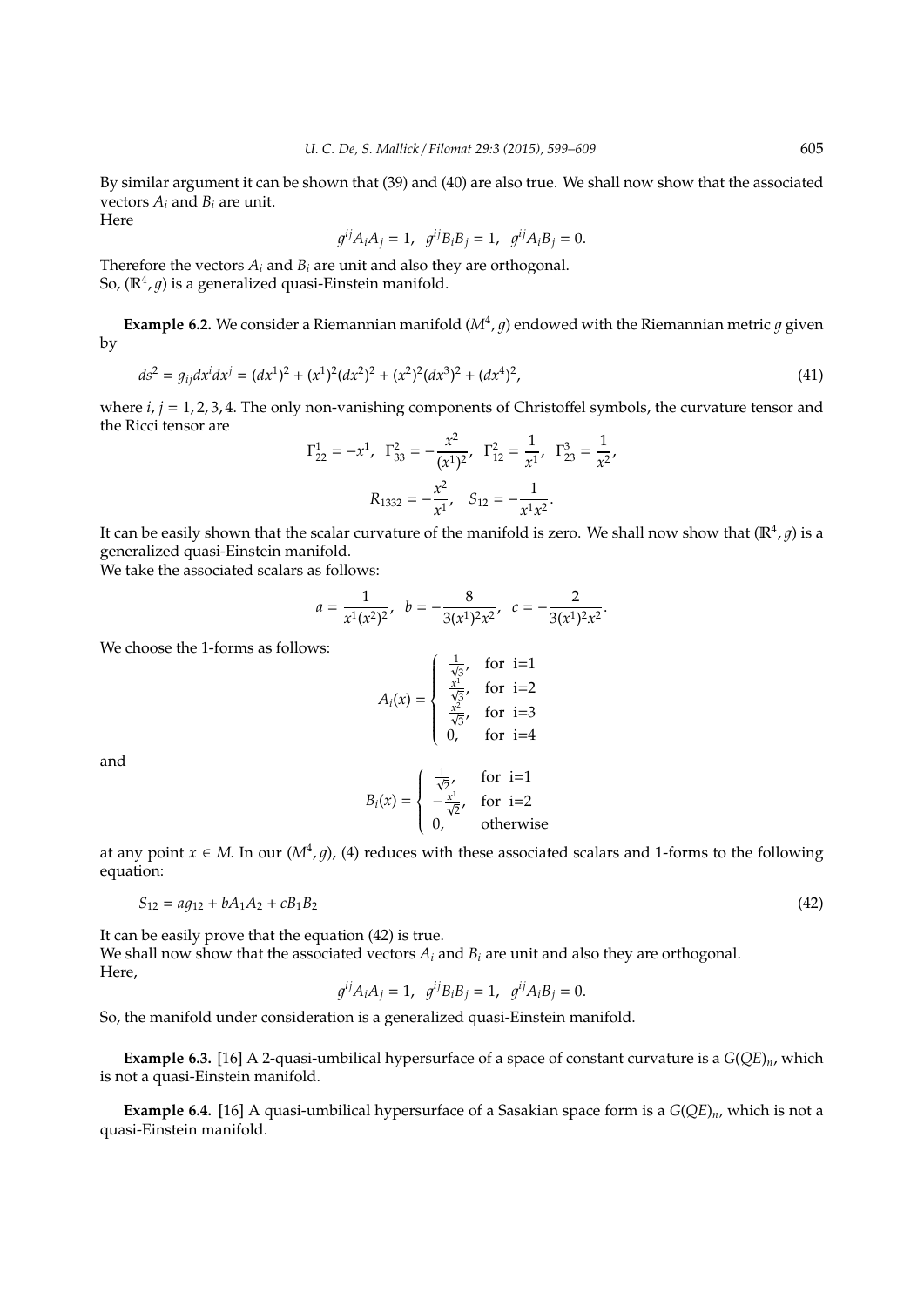**Example 6.5.** De and Mallick [16] considered a Riemannian metric  $g$  on  $R^4$  by

$$
ds^{2} = g_{ij}dx^{i}dx^{j} = (x^{4})^{\frac{4}{3}}[(dx^{1})^{2} + (dx^{2})^{2} + (dx^{3})^{2}] + (dx^{4})^{2}.
$$
\n(43)

Then they showed that  $(M<sup>4</sup>, g)$  is a generalized quasi-Einstein manifold, which is not a quasi-Einstein manifold.

**Example 6.6.**  $\ddot{\text{O}}$ zg*ür* and Sular [24] assumed an isometrically immersed surface  $\bar{M}$  in  $E^3$  with non-zero distinct principal curvatures  $\lambda$  and  $\mu$ . Then they considered the hypersurface  $M = \bar{M} \times E^{n-2}$  in  $E^{n+1}, n \ge 4$ . The principal curvatures of *M* are  $\tilde{\lambda}$ ,  $\tilde{\mu}$ , 0,..., 0, where 0 occures (n-2)-times. Hence the manifold is a 2-quasi umbilical hypersurface and so it is generalized quasi-Einstein.

**Example 6.7.**  $\ddot{O}$ zg $\ddot{u}$ r and Sular [24] assumed a sphere  $S^2$  in  $E^{k+2}$  given by the immersion  $f: S^2 \to E^{k+2}$  and *BS*<sup>2</sup> be the bundle of unit normal to *S*<sup>2</sup>. The hypersurface *M* defined by the map  $\varphi_t : BS^2 \to E^{k+2}$ ,  $\varphi_t(x, \xi) =$  $F(x, t\xi) = f(x) + t\xi$  is called the tube of radius *t* over  $S^2$ . It was proved in [5] that if  $(\lambda, \lambda)$  are the principal curvature of *S*<sup>2</sup> then the principal curvatures of *M* are  $(\frac{\lambda}{1-t\lambda}, \frac{\lambda}{1-t\lambda}, -\frac{1}{t}, ..., -\frac{1}{t})$ , where  $-\frac{1}{t}$  occures (k-1)-times. So *M* is 2-quasi umbilical and hence it is generalized quasi-Einstein.

**Example 6.8.** The study of warped product manifold was initiated by Kručkovič [20] in 1957. Again in 1969 Bishop and O'Neill [4] also obtained the same notion of the warped product manifolds while they were constructing a large class of manifolds of negative curvature. Warped product are generalizations of the Cartesian product of Riemannian manifolds. Let ( $\bar{M}$ ,  $\bar{g}$ ) and ( $M^*, g^*$ ) be two Riemannian or semi-Riemannian manifolds. Let  $\bar{M}$  and  $M^*$  be covered with coordinate charts  $(U; x^1, x^2, \ldots, x^p)$  and  $(V; y^{p+1}, y^{p+2}, \ldots, y^n)$ respectively. Then the warped product  $M = \overline{M} \times_f M^*$  is the product manifold of dimension *n* furnished with the metric

$$
g = \pi^*(\bar{g}) + (f \circ \pi)\sigma^*(g^*),\tag{44}
$$

where  $\pi : M \to \bar{M}$  and  $\sigma : M \to M^*$  are natural projections such that the warped product manifold  $\bar{M} \times_f M^*$ is covered with the coordinate chart

$$
(U \times V; x^1, x^2, \dots, x^p, x^{p+1} = y^{p+1}, x^{p+2} = y^{p+2}, \dots, x^n = y^n).
$$

Then the local components of the metric  $q$  with respect to this coordinate chart are given by

$$
g_{ij} = \begin{cases} \bar{g}_{ij} & \text{for i=a and j=b,} \\ f g_{ij}^* & \text{for i = } \alpha \text{ and } j = \beta, \\ 0 & \text{otherwise,} \end{cases}
$$
(45)

Here *a*, *b*, *c*, ... ∈ {1, 2, ..., *p*} and *α*, *β*, *γ*, ... ∈ {*p* + 1, *p* + 2, ..., *n*} and *i*, *j*, *k*, ... ∈ {1, 2, ..., *n*}. Here *M* is called the base, *M*<sup>∗</sup> is called the fiber and *f* is called warping function of the warped product  $M = \bar{M} \times_f M^*$ . We denote by Γ *i jk*, *<sup>R</sup>ijkl*, *<sup>R</sup>ij* and *<sup>r</sup>* as the components of Levi-Civita connection <sup>∇</sup>, the Riemann-Christoffel curvature tensor *R*, Ricci tensor *S* and the scalar curvature of (*M*, *g*) respectively. Moreover we consider that, when Ω is a quantity formed with respect to g, we denote by  $\overline{\Omega}$  and  $\Omega^*$ , the similar quantities formed with respect to  $\bar{g}$ and  $g^*$  respectively. Then the non-zero local components of Levi-Civita connection  $\nabla$  of (*M*, *g*) are given by

$$
\Gamma^a_{bc} = \bar{\Gamma}^a_{bc}, \ \ \Gamma^\alpha_{\beta\gamma} = \Gamma^{\ast\alpha}_{\beta\gamma}, \ \ \Gamma^a_{\beta\gamma} = -\frac{1}{2}\bar{g}^{ab}f_b g^{\ast}_{\beta\gamma}, \ \ \Gamma^\alpha_{a\beta} = \frac{1}{2f}f_a \delta^\alpha_{\beta},\tag{46}
$$

where  $f_a = \partial_a f = \frac{\partial f}{\partial x}$  $\frac{\partial f}{\partial x^a}$ . The local components  $R_{hijk} = g_{hl}R_{ijk}^l = g_{hl}(\partial_k\Gamma_{ij}^l - \partial_j\Gamma_{ik}^l + \Gamma_{ij}^m\Gamma_{mk}^l - \Gamma_{ik}^m\Gamma_{mj}^l)$ ,  $\partial_k = \frac{\partial}{\partial x^k}$ , of the Riemann-Christoffel curvature tensor  $R$  of  $(M, q)$  which may not vanish identically are the following:

$$
R_{abcd} = \bar{R}_{abcd}, R_{a\alpha b\beta} = -f T_{ab} g_{\alpha\beta}^*, R_{\alpha\beta\gamma\delta} = f R_{\alpha\beta\gamma\delta}^* - f^2 G_{\alpha\beta\gamma\delta}^*,
$$
\n(47)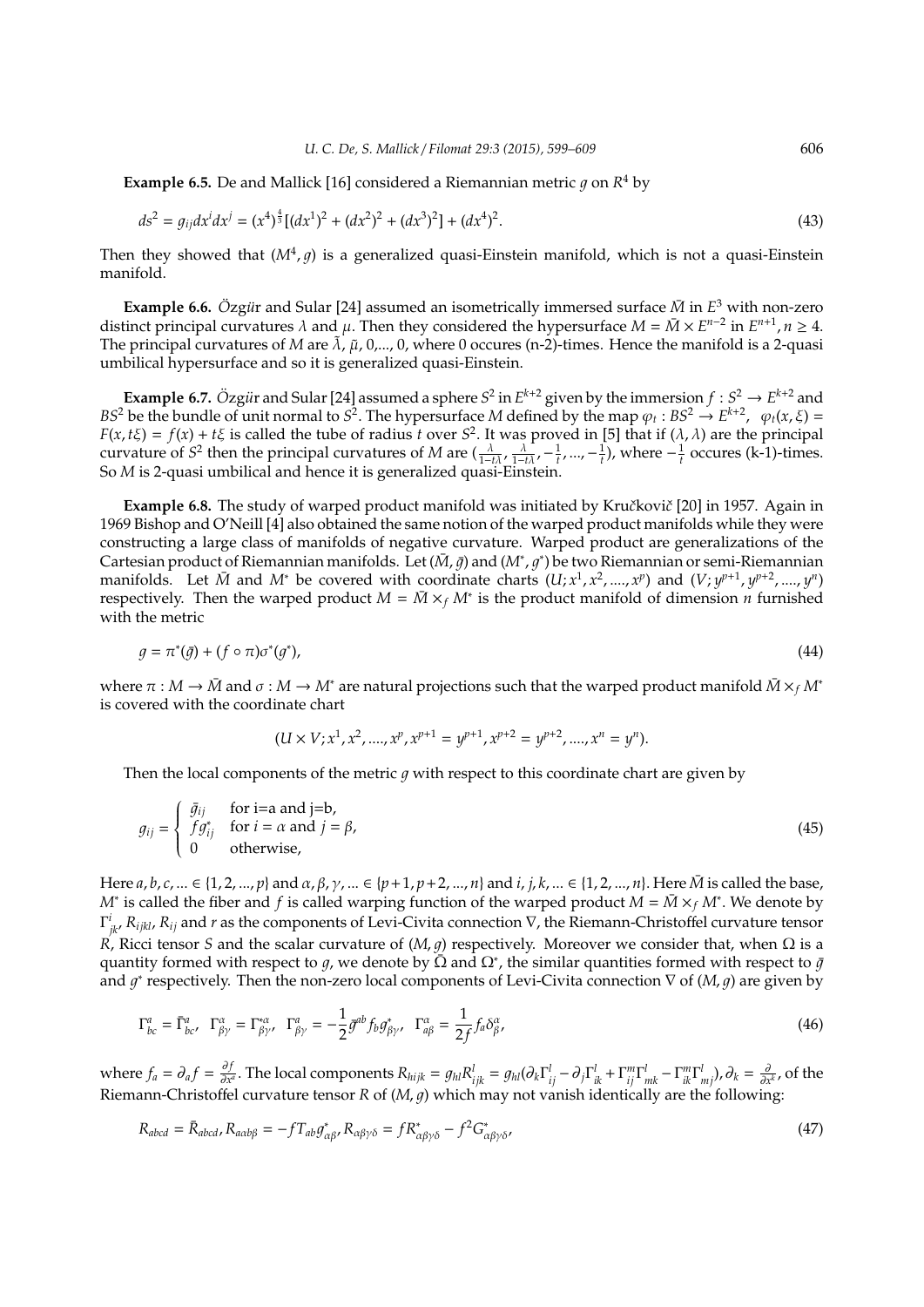where  $G_{ijkl} = g_{il}g_{jk} - g_{ik}g_{jl}$  and

$$
T_{ab} = -\frac{1}{2f} (\nabla_b f_a - \frac{1}{2f} f_a f_b), \quad tr(T) = g^{ab} T_{ab},
$$
  

$$
P = \frac{1}{4f^2} g^{ab} f_a f_b,
$$
  

$$
Q = f\{(n - p - 1)P - tr(T)\}.
$$

Again the non-zero local components of the Ricci tensor  $R_{jk} = g^{il}R_{ijkl}$  of  $(M, g)$  are given by

$$
R_{ab} = \bar{R}_{ab} + (n - p)T_{ab}, \quad R_{\alpha\beta} = R_{\alpha\beta}^* - Qg_{\alpha\beta}^*,
$$
\n
$$
(48)
$$

The scalar curvature  $r$  of  $(M, q)$  is given by

$$
r = \bar{r} + \frac{r^*}{f} - (n - p)[(n - p - 1)P - 2tr(T)].
$$
\n(49)

Here we consider warped product manifold  $M = I \times_f M^*$ ,  $dim I = 1$ ,  $dim M^* = n - 1$  ( $n \ge 3$ ),  $f = exp\{\frac{q}{2}\}$  $\frac{q}{2}$ . We take the metric on *I* as  $(dt)^2$  and  $M^*$  is a quasi-Einstein manifold.

Using the above consideration and (48) we get

$$
R_{tt} = \bar{R}_{tt} + (n-1)T_{tt}
$$

which implies

$$
R_{tt} = -\frac{(n-1)}{16} [(q')^2 + 4q''],
$$
\n(50)

since  $\bar{R}_{tt}$  of I is zero. Also

$$
R_{\alpha\beta} = R^{\star}_{\alpha\beta} - Qg^{\star}_{\alpha\beta},
$$

which implies

$$
R_{\alpha\beta} = R^{\star}_{\alpha\beta} - \frac{e^{\frac{q}{2}}}{16}[(2n-3)(q')^2 + 4(n-1)q'']g^{\star}_{\alpha\beta},
$$
\n(51)

where ''' and '"' denote the 1st order and 2nd order partial derivatives respectively with respect to *t*. Since  $M^*$  is  $(QE)_n$ , we obtain

$$
R_{\alpha\beta}^* = \lambda g_{\alpha\beta}^* + \mu A_{\alpha}^* A_{\beta}^*,\tag{52}
$$

where  $\lambda$  and  $\mu$  are certain non-zero scalars and  $A^\star_\alpha$  is unit covariant vector such that  $g^{\star\alpha\beta}A^\star_\alpha A^\star_\beta=1$  and

$$
A_{\alpha}(x) = \begin{cases} \bar{A}_{\alpha} & \text{for } \alpha = 1\\ A_{\alpha}^* & \text{otherwise.} \end{cases} \tag{53}
$$

Using (52) in (51) we get

$$
R_{\alpha\beta} = \lambda g_{\alpha\beta}^{\star} + \mu A_{\alpha}^{\star} A_{\beta}^{\star} - \frac{e^{\frac{q}{2}}}{16} [(2n-3)(q')^2 + 4(n-1)q''] g_{\alpha\beta}^{\star},\tag{54}
$$

Again, using (45) and (53) in (54) we can write

$$
R_{\alpha\beta} = -\frac{1}{16} \{ (2n-3)(q')^2 + 4(n-1)q'' \} g_{\alpha\beta} + \frac{\lambda}{e^{\frac{q}{2}}} g_{\alpha\beta} + \mu A_{\alpha} A_{\beta}.
$$
 (55)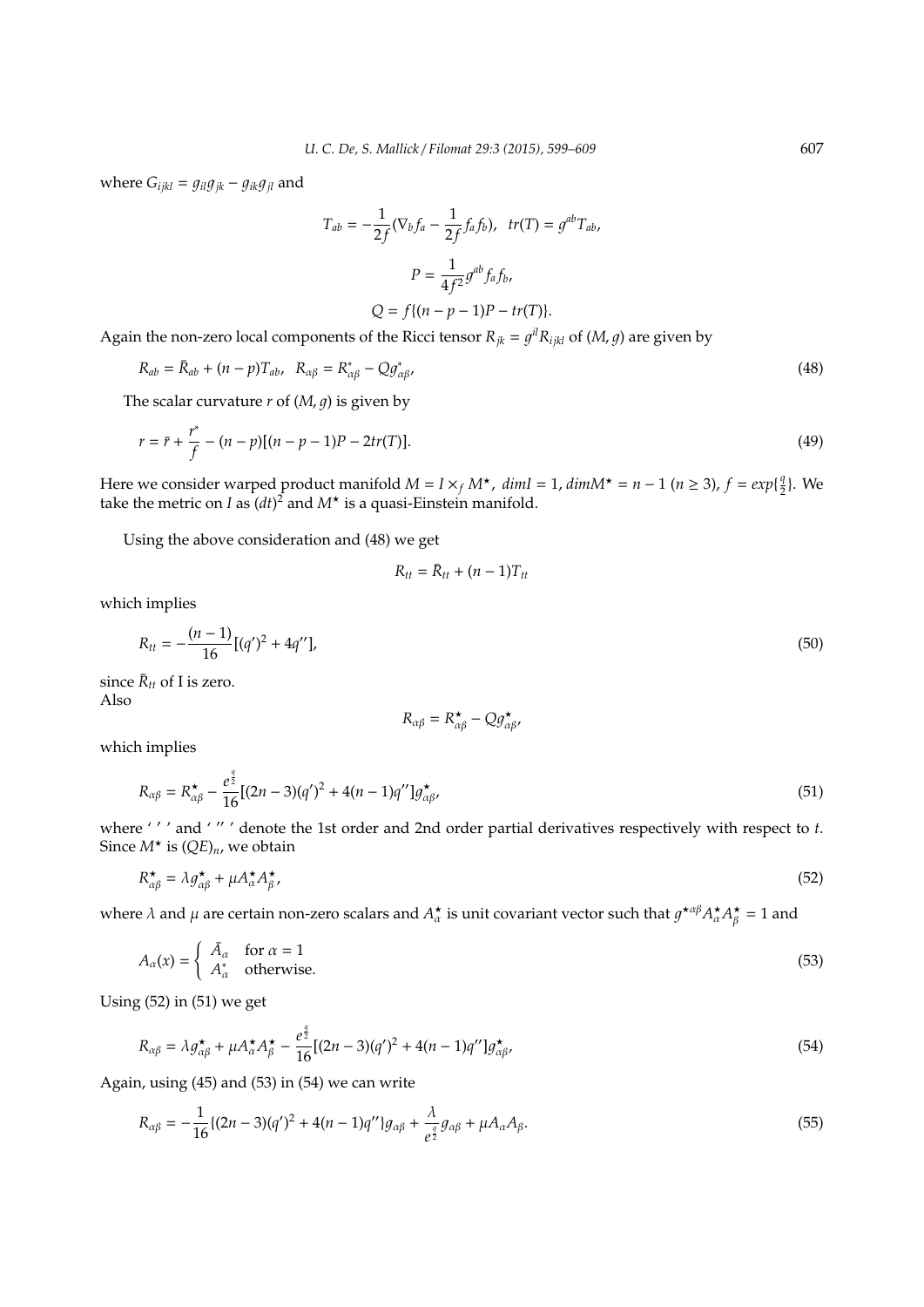Now if we choose  $g_{\alpha\beta} = e^{\frac{q}{2}}B_{\alpha}B_{\beta}$ , where

$$
B_{\alpha}(x) = \begin{cases} \bar{B}_{\alpha} & \text{for } \alpha = 1\\ B_{\alpha}^{*} & \text{otherwise,} \end{cases}
$$
 (56)

then

$$
R_{\alpha\beta} = \frac{1}{16} \{ (2n-3)(q')^2 + 4(n-1)q'' \} g_{\alpha\beta} + \lambda B_{\alpha} B_{\beta} + \mu A_{\alpha} A_{\beta}.
$$
 (57)

Again from (50) we obtain

$$
R_{tt} = \frac{1}{16} [(2n-3)(q')^2 + 4(n-1)q'']g_{tt} - \frac{1}{16} [(2n-3)(q')^2 + 4(n-1)q''] - \frac{(n-1)}{16} [(q')^2 + 4q'']
$$
\n(58)

since  $\bar{g}_{tt} = 1$  and  $g_{tt} = \bar{g}_{tt}$  in I. Thus (58) can be written as

$$
R_{tt} = \frac{1}{16} [(2n-3)(q')^{2} + 4(n-1)q'']g_{tt} - \frac{3n-4}{16}(q')^{2} + \frac{2(n-1)}{4}q''.
$$
\n(59)

Since  $dim I = 1$ , we can take

$$
\bar{A}_t = q' \tag{60}
$$

and

$$
\bar{B}_t = \sqrt{q''},\tag{61}
$$

where  $q'$  and  $q''$  are functions on M.

Then using  $(53)$ ,  $(56)$ ,  $(60)$  and  $(61)$ , equation  $(59)$  can be written as follows:

$$
R_{tt} = \frac{1}{16} [(2n-3)(q')^2 + 4(n-1)q'']g_{tt} - \frac{3n-4}{16} A_t A_t + \frac{2(n-1)}{4} B_t B_t.
$$
\n(62)

Thus from (57) and (62) we can conclude that  $M = I \times_f M^*$  is a generalized quasi-Einstein manifold if  $M^*$  is a quasi-Einstein manifold.

#### **References**

- [1] C. L. Bejan and T. Q. Binh, Generalized Einstein manifolds, WSPC-Proceeding Trim Size, DGA 2007, 47-54.
- [2] C. L. Bejan, Characterizations of quasi-Einstein manifolds, An. Stiint. Univ. Al. I. Cuza Iasi. Mat. (N. S.), Tomul LIII, 2007 (Supliment), 67-72.
- [3] A. L. Besse, Einstein manifolds, Ergeb. Math. Grenzgeb., 3. Folge, Bd. 10, Springer-Verlag, Berlin, Heidelberg, New York, 1987.
- [4] R. L. Bishop and B. O'Neill, Manifolds of negative curvature, Trans. Amer. Math. Soc., **145**(1969), 1-49.
- [5] T. E. Cecil and P. J. Ryan, Tight and Taut Immersions of Manifolds, Research Notes in Mathematics, **107**, Pitman (Advanced Publishing Program), Boston, M. A., 1985.
- [6] M. C. Chaki and R. K. Maity, On quasi Einstein manifolds, Publ. Math. Debrecen, **57**(2000), 297-306.
- [7] M. C. Chaki, On generalized quasi-Einstein manifolds, Publ. Math. Debrecen, **58**(2001), 683-691.
- [8] M. C. Chaki, On super quasi-Einstein manifolds, Publ. Math. Debrecen, **64**(2004), 481-488.
- [9] M. Crasmareanu, Parallel tensors and Ricci solitons in N(k)-quasi-Einstein manifolds, Indian J. Pure Appl. Math., **43**(2012), 359-369.